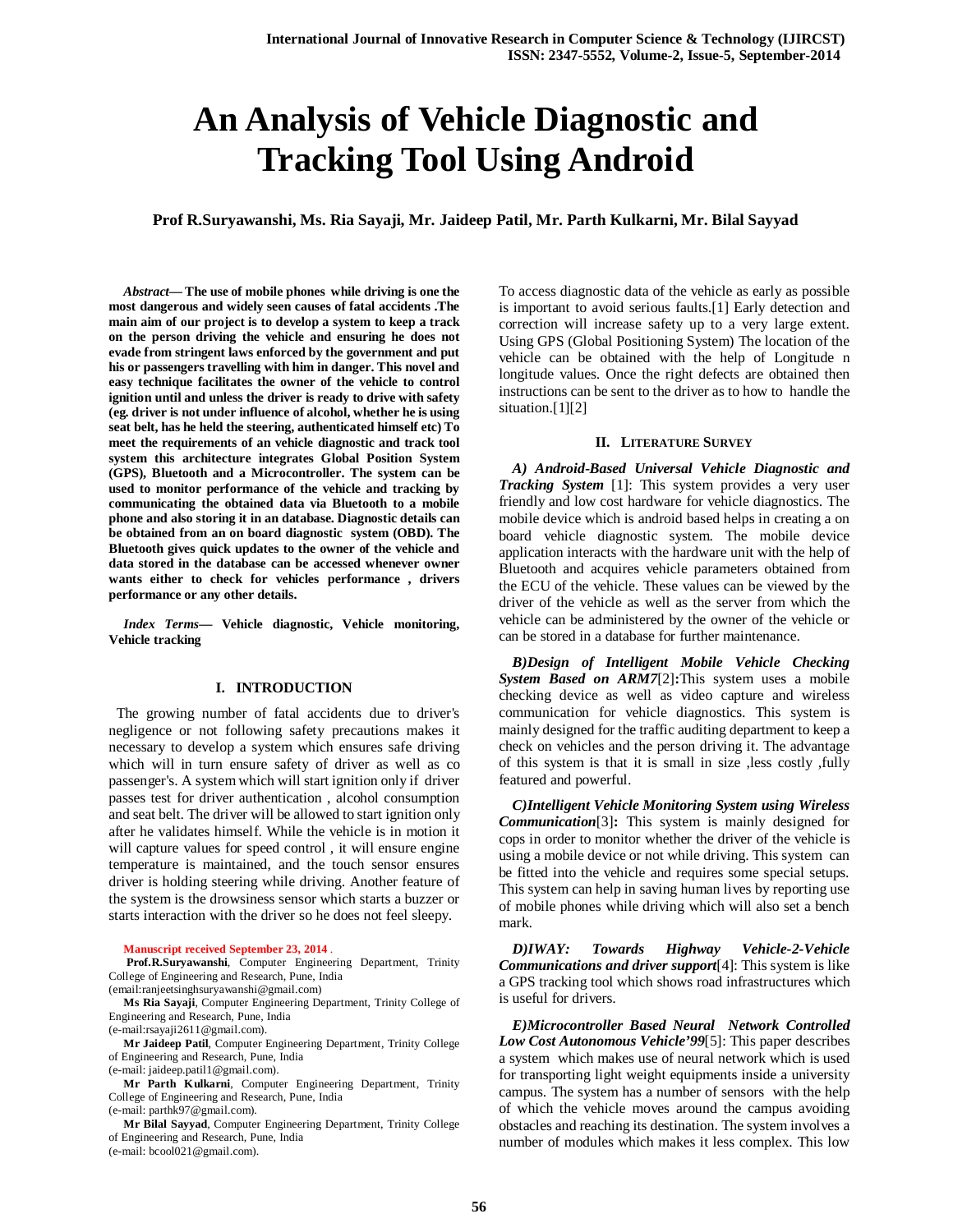cost solution can be used within wheel chairs to help disabled people.

*F)Optimal Scanning Strategy for Vehicular Wi-Fi* [6]: This system uses the greedy scanning strategy that obtains scanning history and vehicle speed into account for vehicle Wi-Fi. Simulations are used to find open AP's in fewer scans. This helps travelling vehicles to transmit and receive data faster.

*G)Vehicle Speed Limit Alerting and Crash Detection System at Various Zones* [7]: This paper is designed in order to avoid accidents and alert the drivers about speed limits. Many systems provide road safety and has proposed various methods for speed limitations and accident avoidance .But to actually control the vehicle's speed in real time is very difficult. So instead of controlling the speed the driver is alerted about his speed so that he can reduce his speed to a safe limit. When the driver enters the speed limit zones his speed details will be sent through a message to the traffic police and even if an accident occurs the vehicles location can be traced easily.

*H)GSM Enhanced GPS Based Vehicle Tracking System* [8]: This paper has proposed an anti theft system which can track a lost vehicle. Vehicle can be traced using GPS. Other sensors can be installed within the vehicle that is steering lock, tire lock and gear lock. This system replaces the old traditional system by using short message service which will send a message to the owner. The only disadvantage of the system is its poor network coverage in areas like basements or tunnels. The owner receives a message every time the car is unlocked and to stop the theft the user will send a command through SMS. This system not only gives the vehicles location but also prevents theft.

*I)Vehicular Tracking and Disaster Management in Hilly Areas using RFID*[9]: The vehicle management system is difficult to maintain in hilly regions as it is disaster prone thus this system uses tracker booths as well as central tool booth's to communicate disaster warnings. This system uses a Arduino Microcontroller which is installed into these booth's to signal warnings and status of traffic.

*J)Wireless Sensor Network Architectures for Intelligent Vehicular Systems*[10]:In this system a multi-tiered architecture is used. The architectures are WNS based for Intelligent vehicular system (IVS).This provides more security. However WNS can lead to sending wrong data to travelers regarding condition of the road. Also intruders can divert traffic to robbery prone areas so security is a major concern.

## **III. EXISTING SYSTEM**

The on board diagnostic system (OBD) was used in the united states in year 1960 after the number of vehicles on road increased. Due to increased amount of air pollution in 1967 several attempts were made to interface the vehicles ECU to monitor and control vehicles engine byproducts. This version had low baud rates while later versions had higher[1][3].Later in 1987 vehicles sold in California had to have some basic OBD capability[1] [3].In the year 1994 California Air Resources Board was made mandatory in 1996 for all cars in US[1].

In Germany the Assets Telematics offers GPS devices for tracking with extended warranty .All devices are configured and tested .Their tracking system provides:

- Real time tracking of customer vehicles.
- Current location updates.
- Vehicle path history.
- Vehicle map location.
- Trip information for entire fleet.
- Daily trip records.
- Daily Speed records.
- Driving hours.

There are a various number of hardware components available to install in vehicles for tracking .They are much helpful however no such system is available with a combination of hardware and software components for vehicle diagnostic and tracking .Our system will provide a combination of both.

## **IV. PROPOSED SYSTEM**

#### *A)System Architecture*



#### Fig 1: Architecture of System

It monitors the driver on all his activities whether he is under influence of alcohol ,whether or not he is using the seat belt, touching the steering or temperature of the vehicle is normal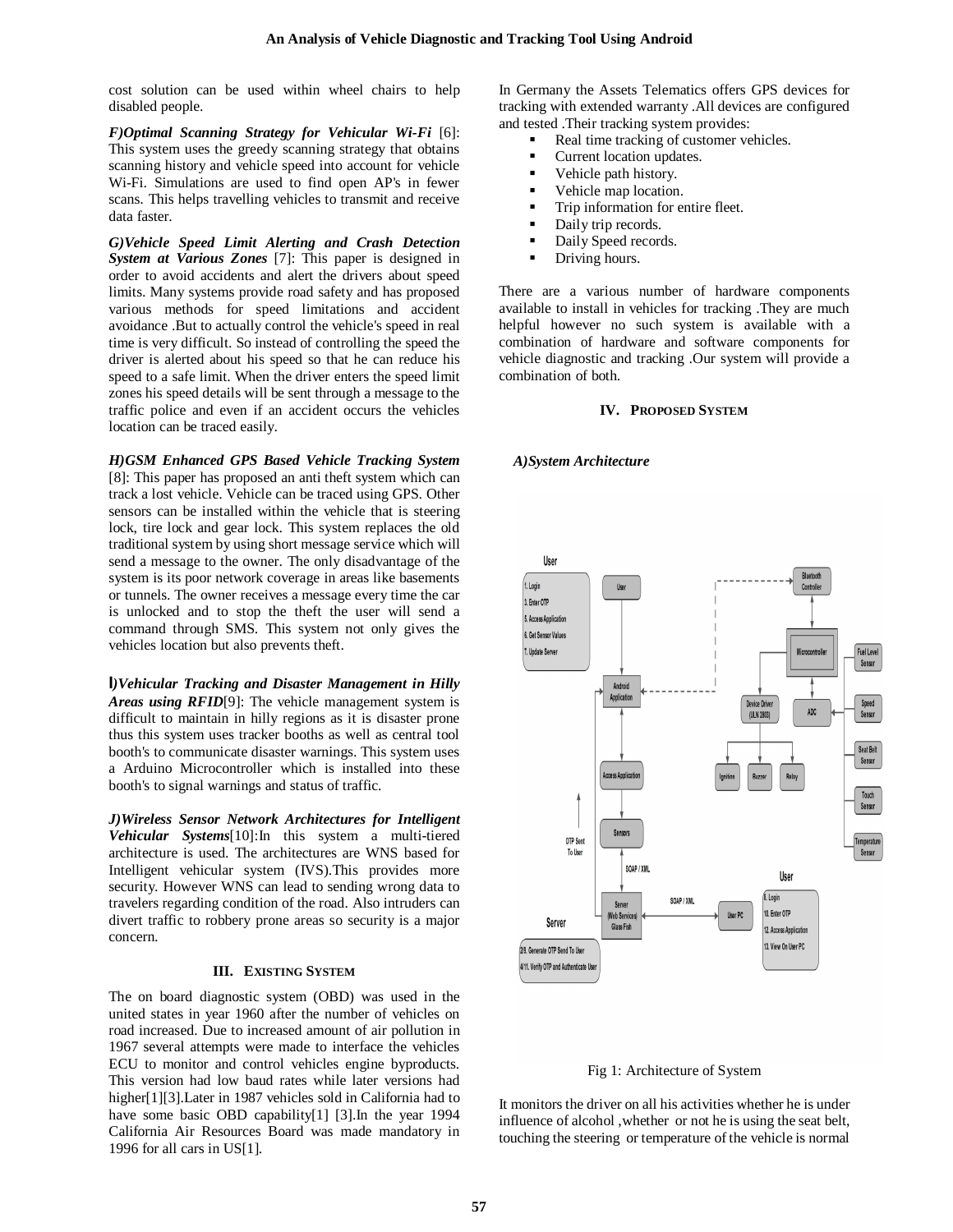or no. The ignition will start only after driver validation after he receives a unique OTP (one time password) with which he login's. The system will be installed inside the vehicle in a safe location. The system aims at finding law breakers and avoid unwanted situations. Our system is divided into the following units:

## *A. Server, Database*

Here all the diagnostic information will be stored. Which can be monitored whenever needed by owner of the vehicle to check performance of driver and vehicle .This information will be sent to the server via internet through an android phone.

## *B. Android Phone*

The android phone will be used to display all the data. the android phone will have an application which helps driver to authenticate himself and view details of the vehicle. Basically it will be used as a display device

## *C. Sensors*

To obtain diagnostic values. They include:

*i. Speed sensor [3]:* The speed sensor will track speed of vehicle and ensure it does not exceed a particular limit . If it exceeds a particular limit it will raise a buzzer or some kind of notification will be given to the driver to reduce speed.

ii*. Fuel Level Sensor*[3]: The fuel level sensor makes sure that the fuel level is maintained and the level is not under a particular level. This sensor makes sure the driver fills in amount of fuel as said by owner and there is transparency

iii*. Seat Belt Sensor*[3]:The seat belt sensor is based on push button. This sensor makes sure driver is using his seatbelt and if not he will be notified to do so.

iv*. Touch Sensor* :This sensor makes sure driver is driving with both his hands touching the steering. If not a buzzer will be alerted.

v*. Temperature Sensor*[3]:In order to avoid un usually heating of the vehicle this sensor will raise an alarm and necessary precautions will be taken.

*D. GPS Tracking*[3]:The geographical positioning system will give the position of the vehicle as to where it is present. It will provide its latitude and longitude values.

*E. Microcontrolle*r[3]:The microcontroller is a on chip functional unit. It is made up of a processor core, memory and programmable peripherals.

#### **V. CONCLUSION**

The main aim of our system is to avoid accidents with a combination of cost efficient hardware unit and a user friendly android based mobile application to create an on board vehicle diagnostic system. The mobile application will interact with hardware using Bluetooth which will be sent on a server for monitoring. Our project also provides speed control diagnostics for drivers who are over speeding. This will avoid the increasing number of fatal accidents .If any of the safety rules are not followed a buzzer will be raised and if the driver is under the influence of alcohol the

ignition will not start. This vehicle equipped with various sensors is capable of inducing self safety by alerting the driver whenever something goes wrong. Instead of controlling the vehicle directly our system aims at alerting the driver whenever necessary.

## **VI. APPLICATIONS AND FUTURE SCOPE**

The main aim of our system is to avoid accidents with a combination of cost efficient hardware unit and a user friendly android based mobile application to create an on board vehicle diagnostic system. The mobile application will interact with hardware using Bluetooth which will be sent on a server for monitoring. Our project also provides speed control diagnostics for drivers who are over speeding. This will avoid the increasing number of fatal accidents .If any of the safety rules are not followed a buzzer will be raised and if the driver is under the influence of alcohol the ignition will not start. This vehicle equipped with various sensors is capable of inducing self safety by alerting the driver whenever something goes wrong. Instead of controlling the vehicle directly our system aims at alerting the driver whenever necessary.

## **ACKNOWLEDGMENT**

We take this opportunity to thank all the people who have helped us in completing our project, without whom the completion of this project would not have been possible. First of all we would like to thank our esteemed guide, Prof.R. Suryawanshi, for his guidance at all the times and that he provided his support and guidance without complains at any time of the day and also for the bright ideas and inputs that they gave to the project.

We would also like to thank Prof. S. B. Chaudhari (HOD COMPUTER) for his keen interest and Cooperation towards our project. We wish to express our sincere gratitude to TCOER, Pune, for providing facilities like Internet and Library. We would also like to convey thanks to all those who directly and indirectly helped us in completing project.

#### **REFERENCES**

1] Ashraf Tahat, Ahmad Said, Fouad Jaouni, Waleed Qadamani, "Android-Based Universal Vehicle Diagnostic and Tracking System", 2012 IEEE 16th International Symposium.

[2] Nilesh Ananthanarayanan, "Intelligent Vehicle Monitoring System using Wireless Communication", 2011.

[3] Saroj K. Meher, M.N. Murty, "Efficient method of moving shadow detection and vehicle classification", 2013.

[4] Karl Henrik Johansson, Martin Torngren, Lars Nielsen, "Vehicle Applications of Controller Area Network".

[5] Hussein T. Mouftah, Mounib Khanafer and Mouhcine Guennoun, "Wireless Sensor Network Architectures for Intelligent Vehicular Systems", 2010.

[6] Lihe and Lvfang, "Design of Intelligent Mobile Vehicle Checking System Based on ARM7", 2010.

[7] George Rigas, Christos D. Katsis, Penny Bougia and Dimitrios I. Fotiadis, "IWAY: Towards Highway Vehicle-2-Vehicle Communications and driver support", 2010.

[8] D. Narender Singh, Ravi teja ch.v., "Vehicle Speed Limit Alerting and Crash Detection System at Various Zones", January 2013.

[9] Ashish Shrivastava , Noopur Sharma, Radhika Arora, Shweta Dikshit, Yamini Sharma, "GSM Enhanced GPS Based Vehicle Tracking System", 2012.

[10] Akshi Chaudhary, Latika Yadav, Welly Saxena, Dr. B.P. Patil, "Vehicular Tracking and Disaster Management in Hilly Areas using RFID", International Conference on Convergence of Technology – 2014.